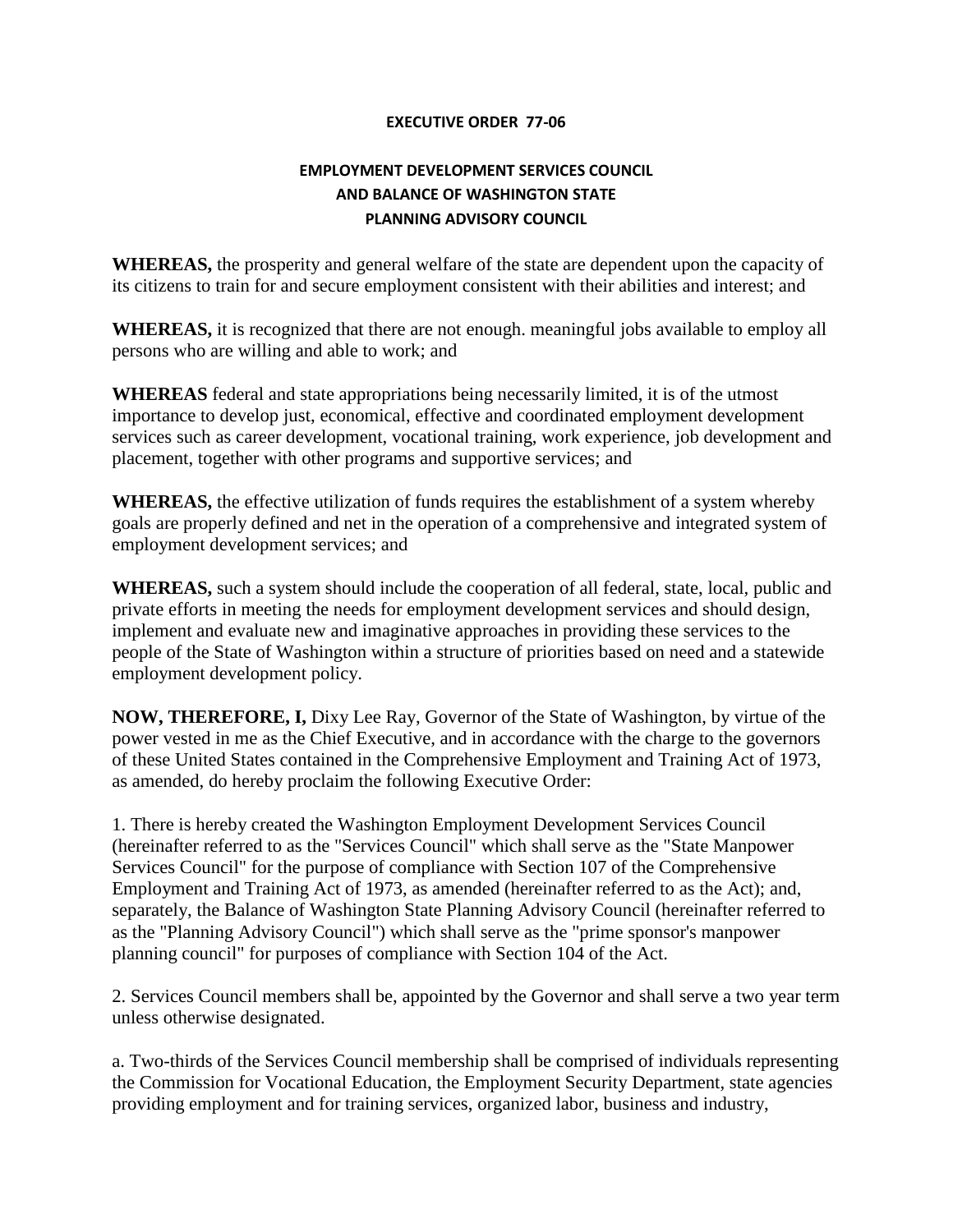community-based organizations, the population to be served by employment and training programs, and the general public.

b. One-third of the Services Council membership shall be comprised of individuals representing prime sponsors of programs authorized by the Act. These persons shall be designated after consultation with such prime sponsors.

c. The Governor shall appoint one member to be the Chairman and two to serve as Deputy Chairmen.

d. The membership shall, to the extent possible, represent the, diverse geographic areas and socio/economic populations of the state.

e. The Services Council shall adopt rules and regulations under which it will function.

3. The Services Council shall be an advisory body to the Governor, the state's employment development agencies, prime sponsors under the Act, and the public regarding employment development activities. In carrying out its responsibilities, the Services Council shall:

a. Review prime sponsor plans, proposed modifications, and comments thereon;

b. Review state agency plans for providing services to prime sponsors;

c. Monitor (1) the operation of programs conducted by prime sponsors in the state; and (2) the availability, responsiveness, adequacy and effective coordination of state services provided by all employment development-related agencies;

d. Submit an annual report, which will be a public document, to to the Governor, prime sponsors, and state employment development agencies, and provide other reports and information to the Governor and other organizations as appropriate.

4. The Planning and Community Affairs Agency shall have. the responsibility to provide professional, technical, administrative and other staff as it determines necessary to support the activities of the Services Council.

5. The Planning Advisory Council shall be an advisory body to the prime sponsor, the Planning and Community Affairs Agency. It shall make recommendations regarding program plans andprovide for continuing analysis of the needs for employment, training and related services in such areas. It shall also monitor all manpower or employment and training programs carried out under the Act and provide for objective evaluations of employment, training and related programs in t:he balance of state administered by the. prime sponsor, for the purpose of improving the utilization and coordination of the delivery such services.

The Planning Advisory Council shall be appointed by the Director of the Planning and Community Affairs Agency for a term designated by the Director.